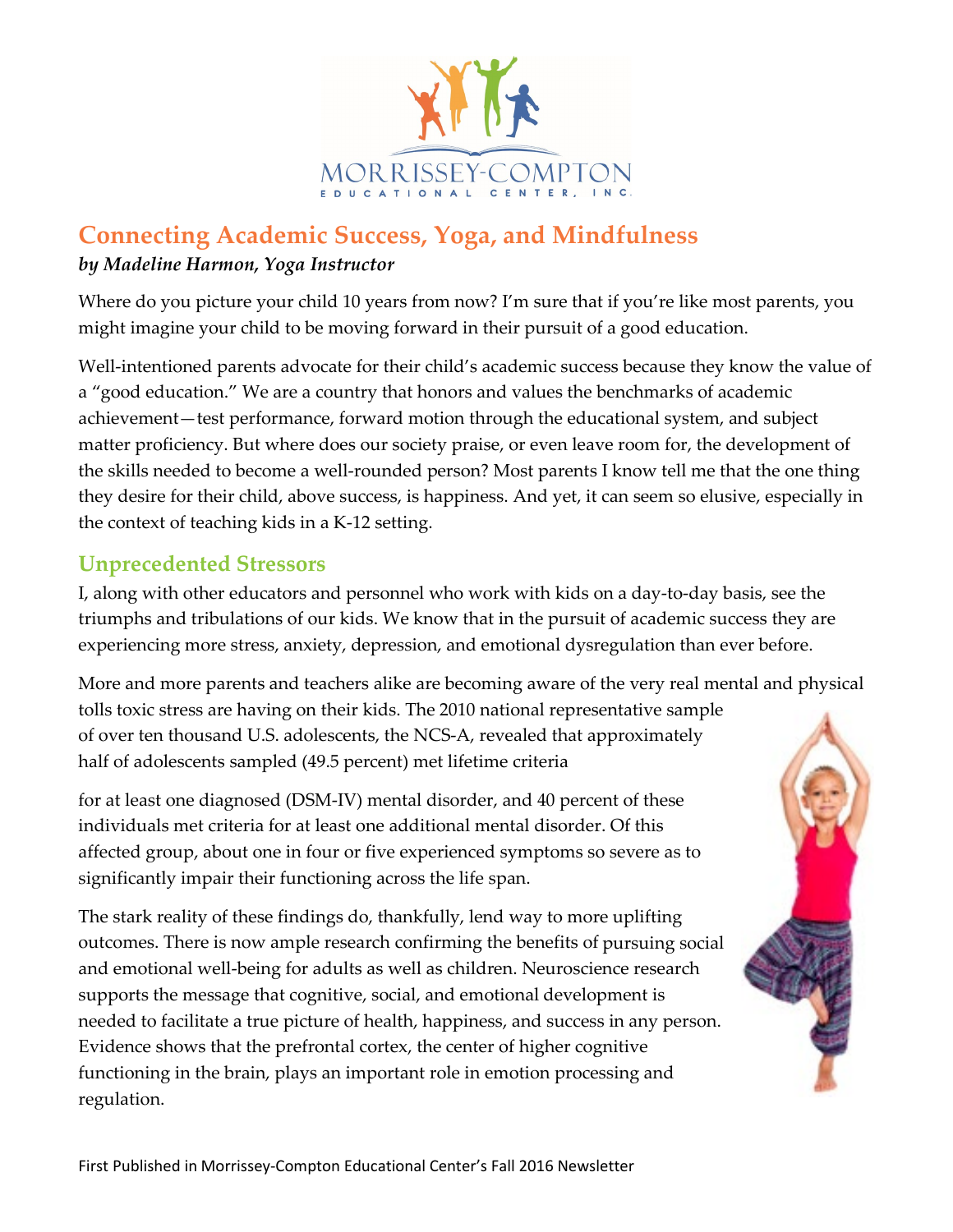## **More than Academics**

Educators and administrators are beginning to recognize the value that traditionally "nonacademic" subjects play in tandem to a traditionally academic environment. Developing the skills to navigate the frustrations of learning, identify internal needs, communicate with peers, and refocus



attention on tasks when they get challenged are just a few of the things that can contribute to greater happiness in the long term. An essential part of developing those skills depends on a student's ability to understand, communicate, and utilize the tools needed to help manage their emotions. This is where the current trend of mindfulness comes in.

Mindfulness is the process of paying attention on purpose to what you are doing and what you are feeling during a single

moment of time. As put even more simply by mindfulness meditation pioneer **Jon Kabat Zinn**, "It is moment to moment awareness." Although mindfulness has its roots in Zen, Mahayana, and Theravada Buddhism, much of the modern secular practice we know today comes from Zinn's work. In 1979, Zinn recruited chronically ill patients who were not responding to traditional Western medical treatments to participate in an eight-week mindfulness-based stress reduction program based off of the Buddhist teachings he learned abroad. The results of his trials were astounding, and became the impetus that led Zinn to bring this practice from the East into the Western world.

#### **Science Concurs**

Mindfulness has become so popular because it is a low-cost intervention that has powerful effects and can largely be customized to meet the needs of individuals. According to research done by **D.S. Black** and **R. Fernando** published in the *Journal of Child and Family Studies* in 2013, mindfulness practices in schools have been shown to benefit students in the areas of:

- Paying attention
- Self-control
- Classroom participation
- Respect for others

In addition, the *British Journal of Psychiatry* published a study by **W. Kuyken**, who found that a mindfulness-based program integrated into six British public schools largely lowered student depression and stress and provided a greater sense of well-being after just nine weeks. They even found that children obtained better test scores the more they practiced the techniques taught in the program. Giving students the tools to experience their emotions as they happen is the key to powerfully transforming challenging emotions as they arise.